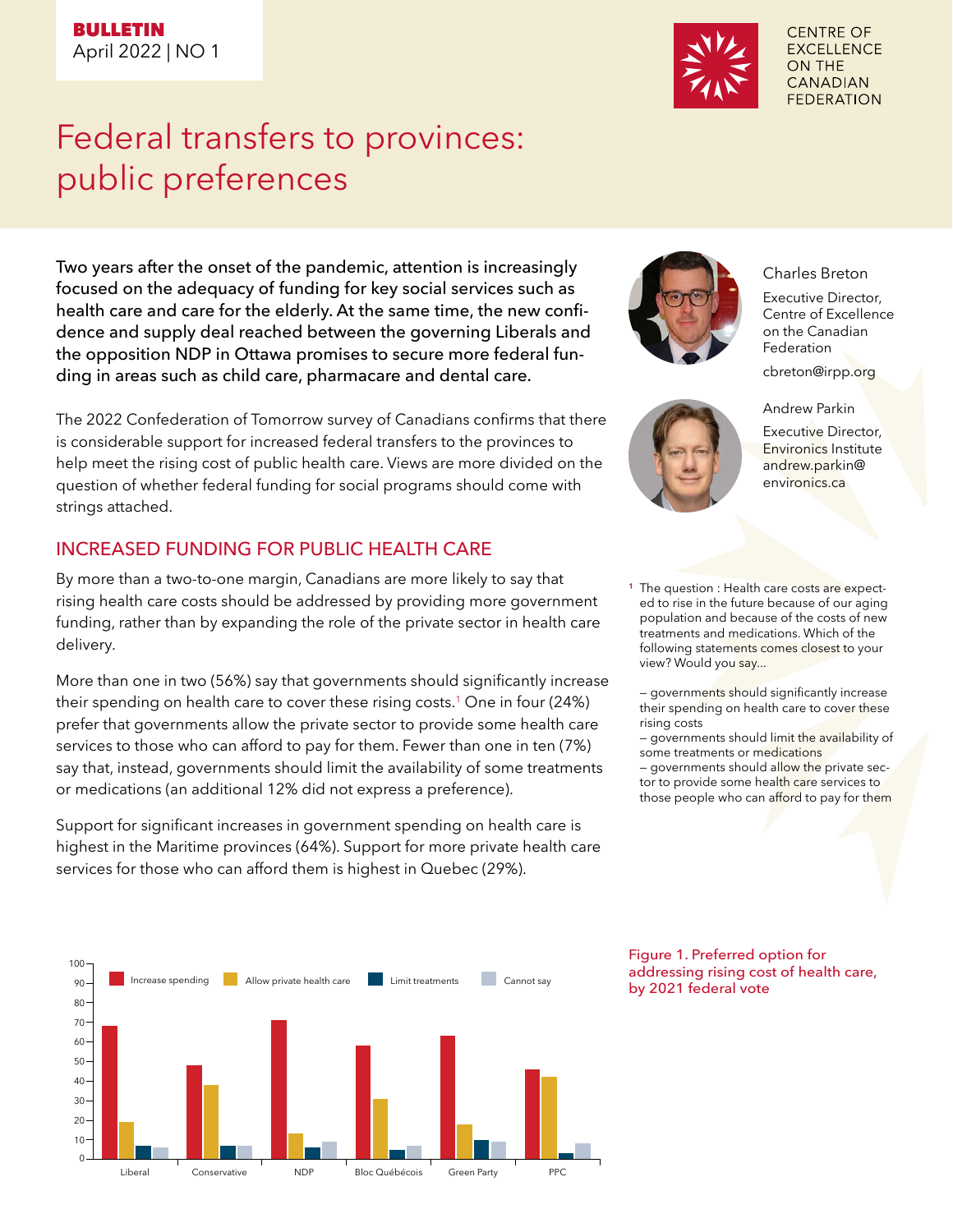Support for significant increases in government spending on health care is also highest among those who voted for the federal NDP in the 2021 election (71%). Support for more private health care services for those who can afford them is higher among those who voted Conversative (38%), though a plurality of Conservative voters still prefer increased spending (48%).

A separate question finds that support for more spending on public health care holds, even when Canadians are reminded that more spending could lead to higher taxes or a higher deficit. In the absence of any such reminders 68 percent of Canadians favour increased federal transfers to the provinces to address the rising cost of public health care. This figure falls to 48 percent when the question includes a reminder about the potential for tax increases, and 52 percent when it includes a reminder about the potential for higher federal deficits. But in each case, increased transfers remains the most popular option.2

The effect of the reminder about potential tax increases varies by age. Younger Canadians (those under the age of 45), are 28 percentage points less likely to support more federal spending on health care when the question includes a statement about the potential for tax increases. Those age 60 and older are only 14 percentage points less likely to favour this option.

## FEDERAL FUNDING FOR SOCIAL PROGRAMS AND NATIONAL **STANDARDS**

The prospect of new or increased federal transfers to provinces to help pay for social programs inevitably raises the question of whether this funding should come with strings attached. Provinces naturally favour unconditional transfers that allow them to decide how to use the funding to address their priorities. The federal government typically seeks to attach some conditions to the funding in order to ensure that it is not diverted away from its intended purpose.

Opinions in Canada on this question are somewhat divided. Asked about the best way to improve the quality of services in three areas — child care, care for the elderly, and health care — Canadians as a whole narrowly favour more unconditional federal transfers, allowing each province and territory to decide how to spend the money, over the option of tying increased transfers to national standards. As expected, Quebecers lean a bit more strongly to the side of unconditional transfers, while Canadians outside of Quebec are more evenly divided between the two options.





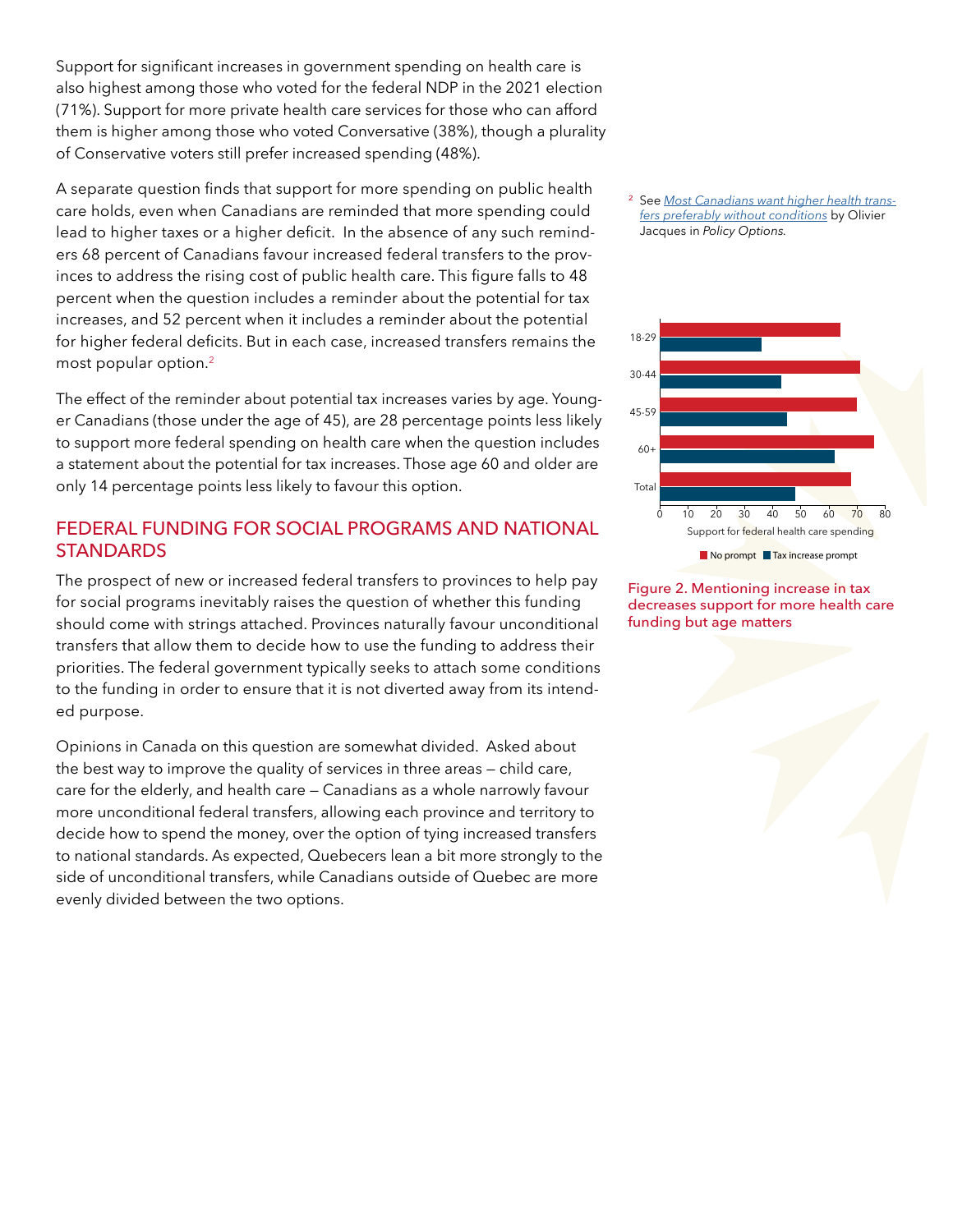

While there has been little overall change in opinions since 2021, there has been some change in Quebec, and more specifically among women in the province. Among women in Quebec, preference for more federal funding conditional on provinces meeting national standards has increased over the past year in each of these areas (child care, care for the elderly, and health care). As a result, the opinions of women in the province now closely resemble those of their counterparts in the rest of Canada (whereas there continues to be a difference in the views of men inside and outside of Quebec).

Support for more federal funding for social programs with strings attached is also higher among those who disapprove of their province's handling of the COVID-19 pandemic, particularly in Quebec, Ontario and the Prairies. This confirms that the notion of national standards in Canada in areas such as health care and care for the elderly appeals to those looking for a counterweight to what they perceive as poor performance by their provincial governments.

## MANAGING THE HEALTH CARE SYSTEM

Managing public health care is a provincial responsibility, but the federal government nonetheless contributes to better health care outcomes through the funding it provides.

When asked which government they trust more to make the right decisions in managing the health care system, the opinions of Canadians are fairly evenly divided: 27 percent trust their provincial or territorial government more, 24 percent trust both equally, 21 percent trust the federal government more, and 22 percent trust neither.

In 2021, following the first year of the COVID-19 pandemic, the proportion trusting their provincial or territorial government more increased (from 27%

#### Figure 3. Federal funding and conditions

As you may know, most important social programs in Canada are delivered by provincial and territorial governments. Which of the following do you think is the best way to improve the quality of services that Canadians receive in each of the following areas:

- A. Child care
- B. Care for the elderly
- C. Health care

a) The federal government should provide more funding to the provinces and territories, and let each province and territory decide how to spend this money to improve services in their area.

b) The federal government should create a single set of national standards for services in this area, and then provide more funding only to those provinces and territories that meet those standards.

c) The federal government should just continue to provide the same amount of funding as it does now, without any other changes.

d) Cannot say.